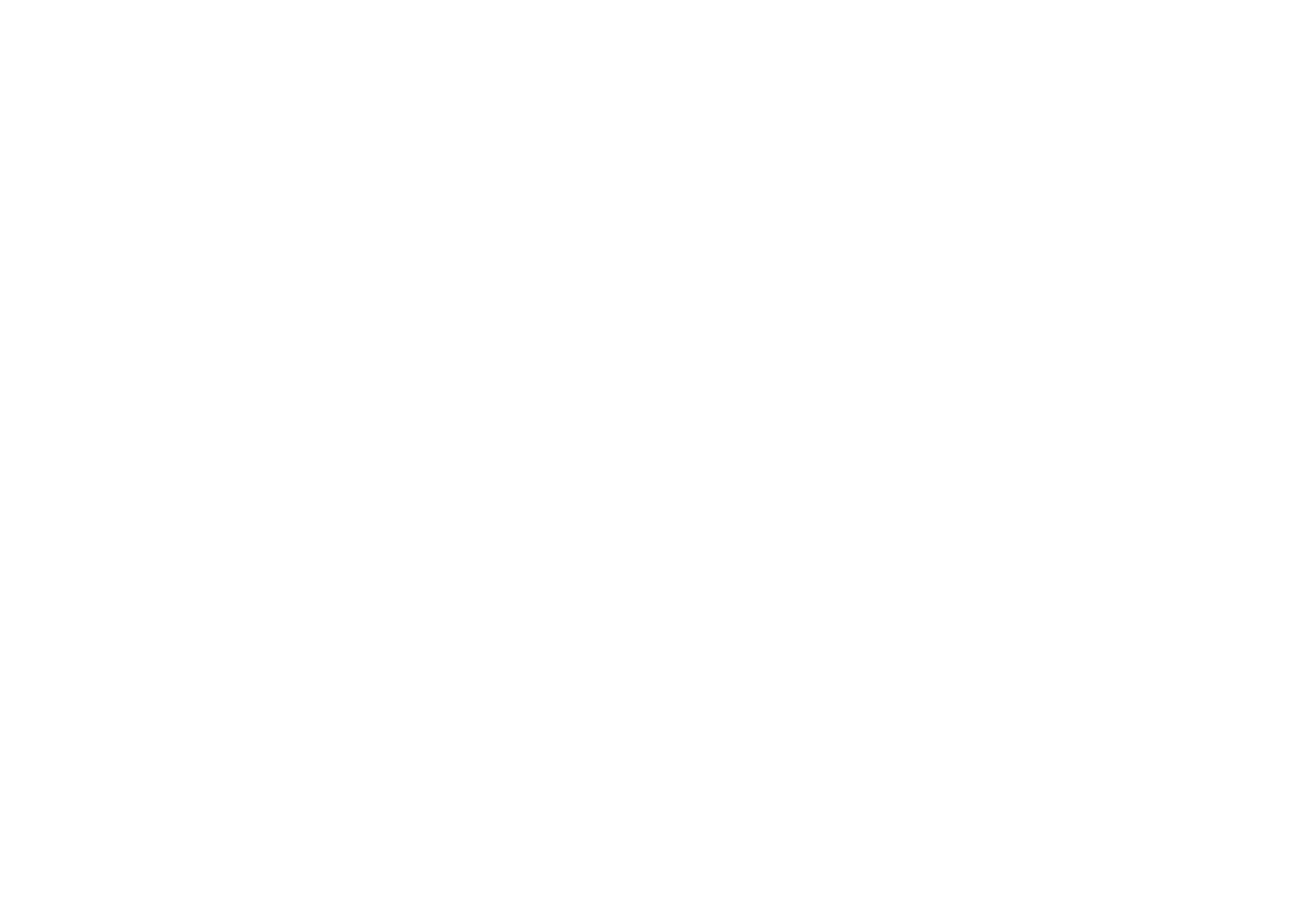<span id="page-2-0"></span>

| % الإيرادات من | الإيرادات من   |             | <b>Ministry of Health Expenditure</b> |        |             |                              |        |               |        |
|----------------|----------------|-------------|---------------------------------------|--------|-------------|------------------------------|--------|---------------|--------|
| المصروفات      | الخدمات الصحبة | %           |                                       |        |             |                              |        |               |        |
| Health         | Income         |             | <b>Total Health Expenditure</b>       |        |             | <b>Recurrent Expenditure</b> |        | $\star$       |        |
| Income as %    | from           | As % of     | %                                     |        |             | ℅                            |        | Total         |        |
| of Health      | Health         | Government  | Annual                                |        | Project     | <b>Annual</b>                |        | <b>Public</b> | Fiscal |
| Expenditure    | Services       | Expenditure | Growth Rate (%)                       | Amount | Expenditure | Growth Rate (%)              | Amount | Expenditure * | Year   |
| 7.5%           | 4,132          | 8.8%        | $-1.7%$                               | 54,948 | 8,492       | 0.1%                         | 46,456 | 626,100       | 1995   |
| 8.0%           | 4,575          | 9.1%        | 3.8%                                  | 57,055 | 7,991       | 5.6%                         | 49,064 | 627,284       | 1996   |
| 7.3%           | 4,483          | 8.7%        | 7.4%                                  | 61,266 | 5,446       | 13.8%                        | 55,820 | 703,633       | 1997   |
| 8.6%           | 4,958          | 8.0%        | $-5.6%$                               | 57,823 | 1,631       | 0.7%                         | 56,192 | 721,252       | 1998   |
| 8.4%           | 5,157          | 8.5%        | 6.7%                                  | 61,711 | 4,311       | 2.1%                         | 57,400 | 724,000       | 1999   |
| 8.5%           | 5,218          | 7.8%        | $-1.1%$                               | 61,044 | 1,794       | 3.2%                         | 59,250 | 787,000       | 2000   |
| 8.7%           | 5,574          | 7.7%        | 5.6%                                  | 64,438 | 1,183       | 6.8%                         | 63,255 | 833,000       | 2001   |
| 9.1%           | 6,458          | 7.2%        | 10.4%                                 | 71,139 | 1,874       | 9.5%                         | 69,265 | 984,600       | 2002   |
| 8.3%           | 6,718          | 7.5%        | 13.2%                                 | 80,557 | 2,096       | 13.3%                        | 78,461 | 1,080,378     | 2003   |
| 8.2%           | 7,274          | 8.0%        | 9.8%                                  | 88,431 | 2,939       | 8.9%                         | 85,492 | 1,104,566     | 2004   |

*Numbers are in Thousand Bahraini Dinars .*

Source: Ministry of Finance & National Economy.

.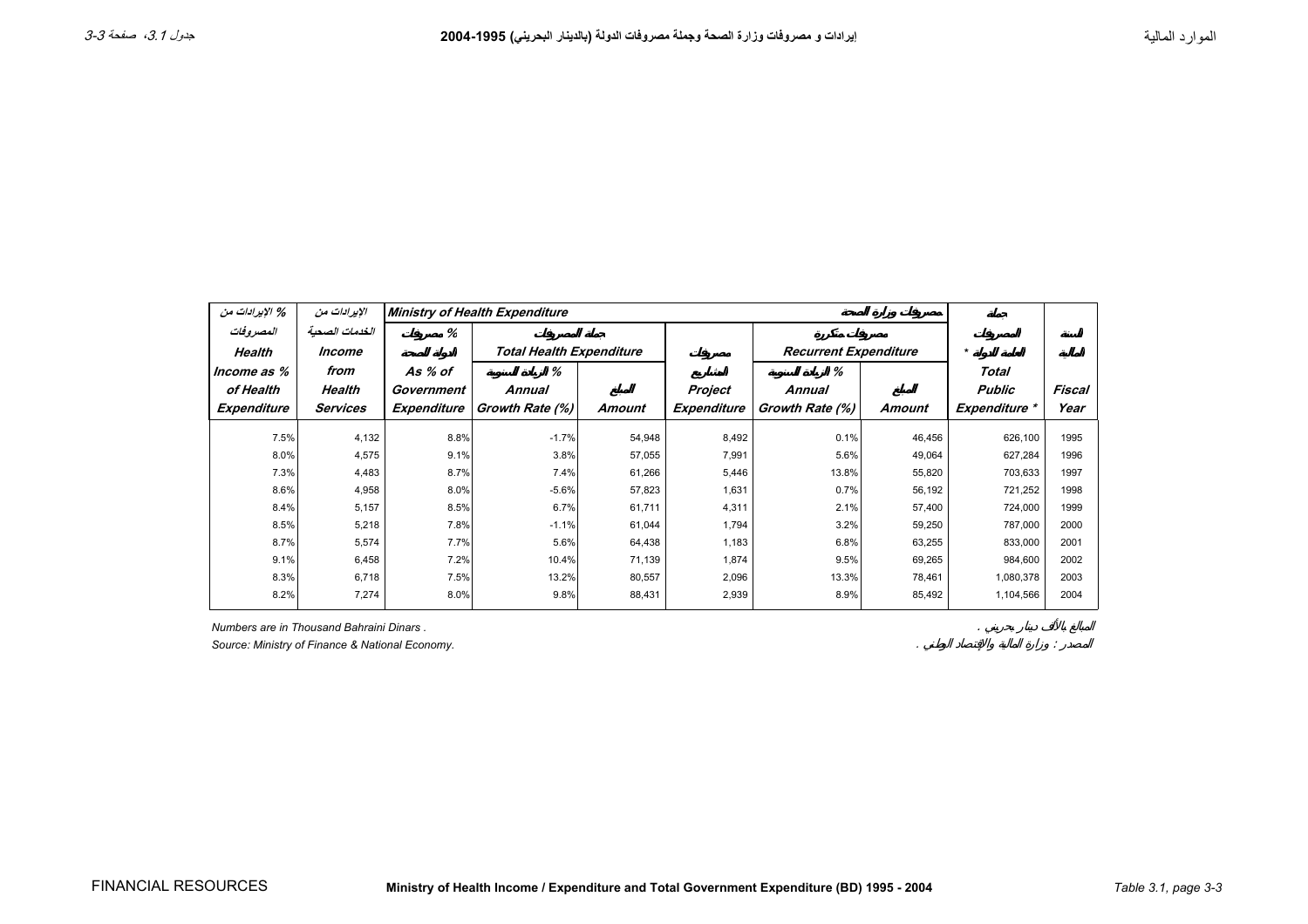

<span id="page-3-0"></span>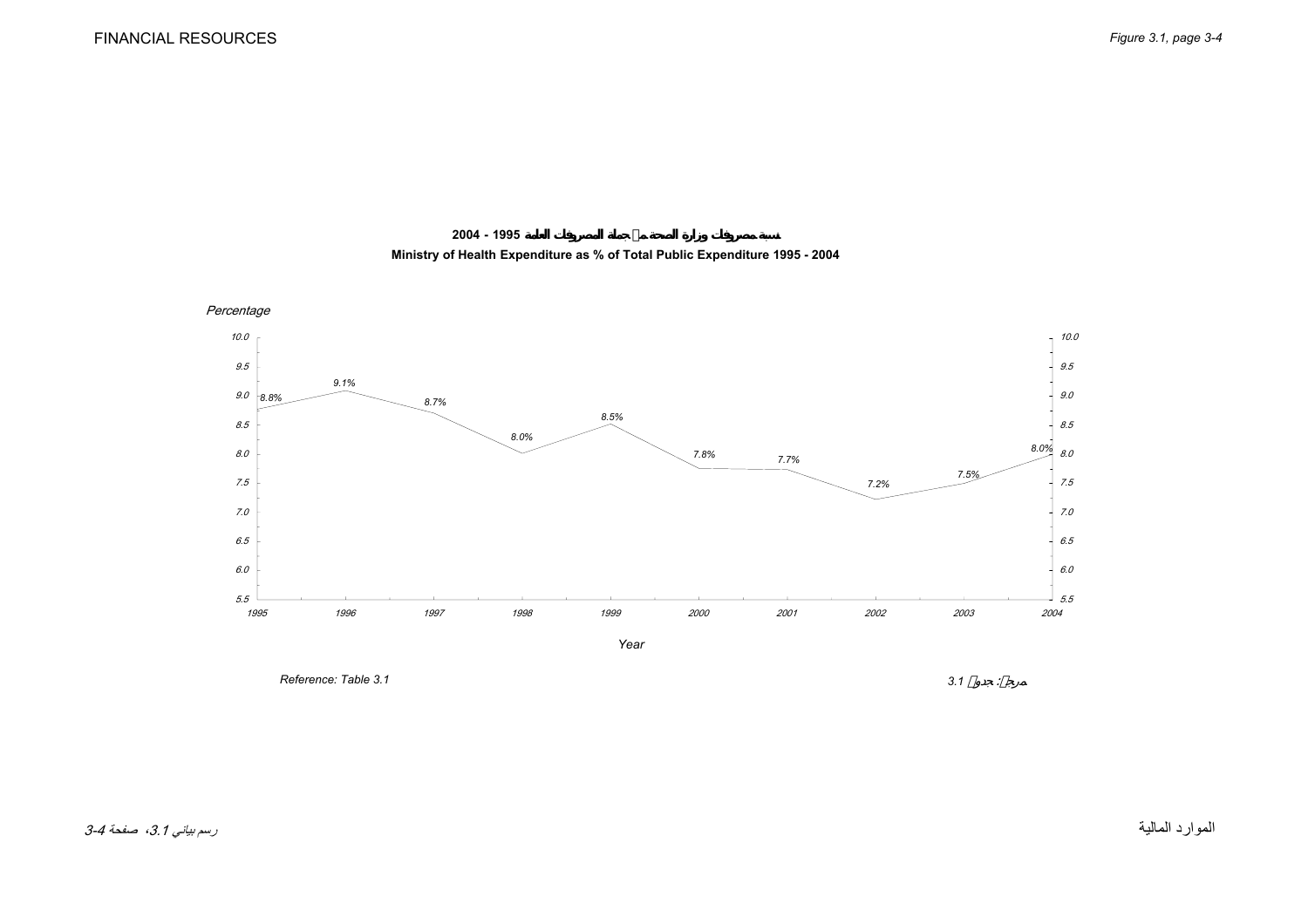<span id="page-4-0"></span>

|                                                      | %          | <b>Total recurrent</b> |
|------------------------------------------------------|------------|------------------------|
| Directorate / Service                                | % of Total | expenditure            |
|                                                      |            |                        |
| Office of H.E. The Minister                          | 0.30       | 259,600                |
| Office of Undersecretary                             | 0.21       | 180,522                |
| <b>Sub Total</b>                                     | 0.51       | 440,122                |
| <b>Administration and Support Services</b>           |            |                        |
| Secretariat of Administration and Finance            | 0.07       | 57,190                 |
| Directorate of Finance                               | 0.65       | 552,447                |
| Directorate of Personnel                             | 0.67       | 569,345                |
| Directorate of Materials Management                  | 1.13       | 968,504                |
| Directorate of Services                              | 0.36       | 305,914                |
| Engineering and Maintenance                          | 3.60       | 3,078,423              |
| Medical Equipment Center                             | 1.87       | 1,600,824              |
| <b>Health Information Directorate</b>                | 1.06       | 906,845                |
| Licensing and Registration                           | 0.17       | 147,025                |
| Other Central Services*                              | 2.54       | 2,169,890              |
| <b>Sub Total</b>                                     | 12.11      | 10,356,407             |
| Primary Health Care and Public Health                |            |                        |
| Secretariat of Primary Health Care and Public Health | 0.05       | 46,030                 |
| <b>Medical Commission</b>                            | 0.14       | 117,432                |
| Directorate of Health Centers                        | 18.25      | 15,599,743             |
| Directorate of Public Health                         | 3.78       | 3,230,215              |
| <b>Health Education</b>                              | 0.28       | 237,250                |
| <b>Sub Total</b>                                     | 22.49      | 19,230,670             |

*\* Including the difference between the value of opening* ¿مŮت*\* and closing stock of materials, and the difference between the* .  *amount of creditors at the beginning and ending of the year.*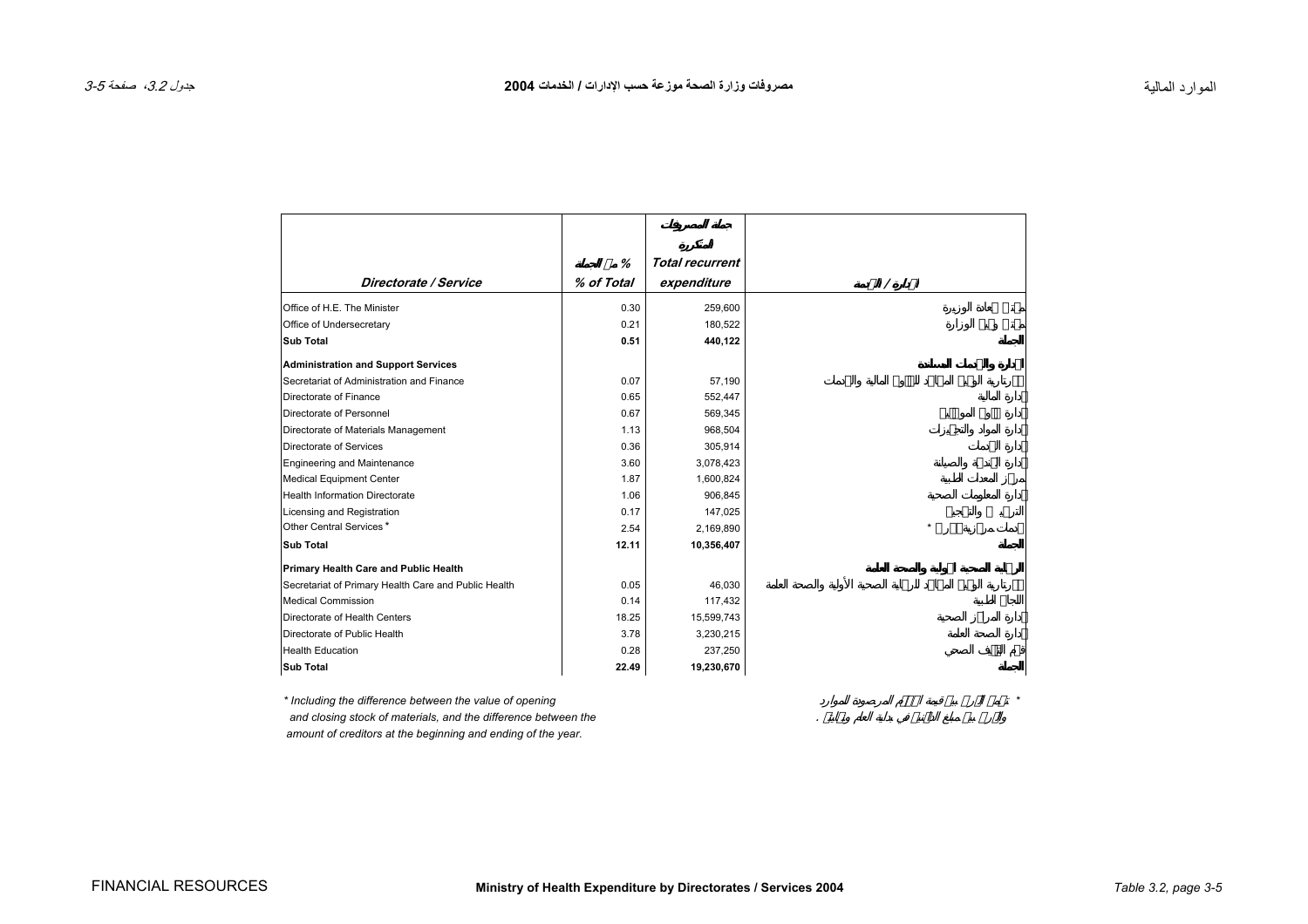|                                          | %          | <b>Total recurrent</b> |   |
|------------------------------------------|------------|------------------------|---|
| Directorate / Service                    | % of Total | expenditure            |   |
| <b>Secondary Health Care</b>             |            |                        |   |
| Secretariat of Hospitals                 | 0.04       | 37,186                 | Ù |
| Salmaniya Medical Complex                | 41.13      | 35,159,407             |   |
| Maternity Unit at SMC                    | 4.49       | 3,840,230              |   |
| Psychiatric Hospital                     | 4.07       | 3,479,779              |   |
| Muharraq Maternity Hospital              | 1.26       | 1,077,796              |   |
| Jidhafs Maternity Hospital               | 1.48       | 1,262,742              |   |
| Sitra Maternity Hospital                 | 0.12       | 98,900                 |   |
| Riffa Maternity Hospital                 | 0.08       | 65,175                 |   |
| West Region Maternity Hospital           | 0.12       | 99,391                 |   |
| Geriatric Hospital                       | 0.77       | 659,346                |   |
| Overseas Health Services                 | 3.71       | 3,168,703              |   |
| Office of Medical Review                 | 0.04       | 31,355                 |   |
| Directorate of Pharmacy and Drug Control | 0.30       | 256,210                |   |
| Laundry                                  | 0.65       | 551,895                |   |
| <b>Sub Total</b>                         | 58.24      | 49,788,115             |   |
| <b>Training</b>                          |            |                        |   |
| Secretarit of Training and Planning      | 0.22       | 190,807                | Ù |
| College of Health Sciences               | 1.46       | 1,248,310              |   |
| Other Local and Overseas Training        | 3.93       | 3,356,428              |   |
| <b>Sub Total</b>                         | 5.61       | 4,795,545              |   |
| <b>Capital Expenditure</b>               | 1.03       | 880,689                |   |
| <b>Total Expenditure</b>                 | 100.0      | 85,491,548             |   |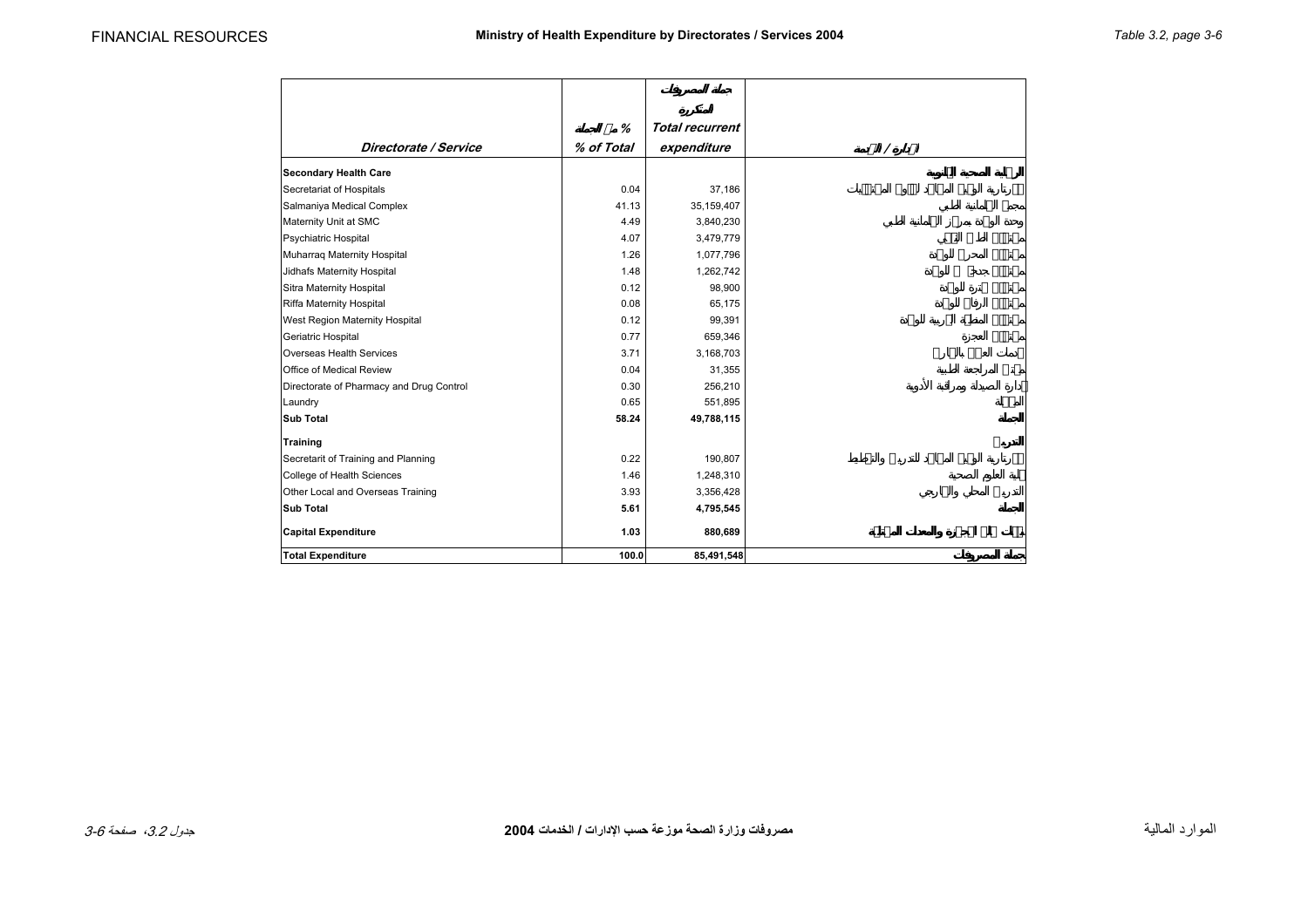<span id="page-6-0"></span>

**2004Ministry of Health Recurrent Expenditure By Services 2004**